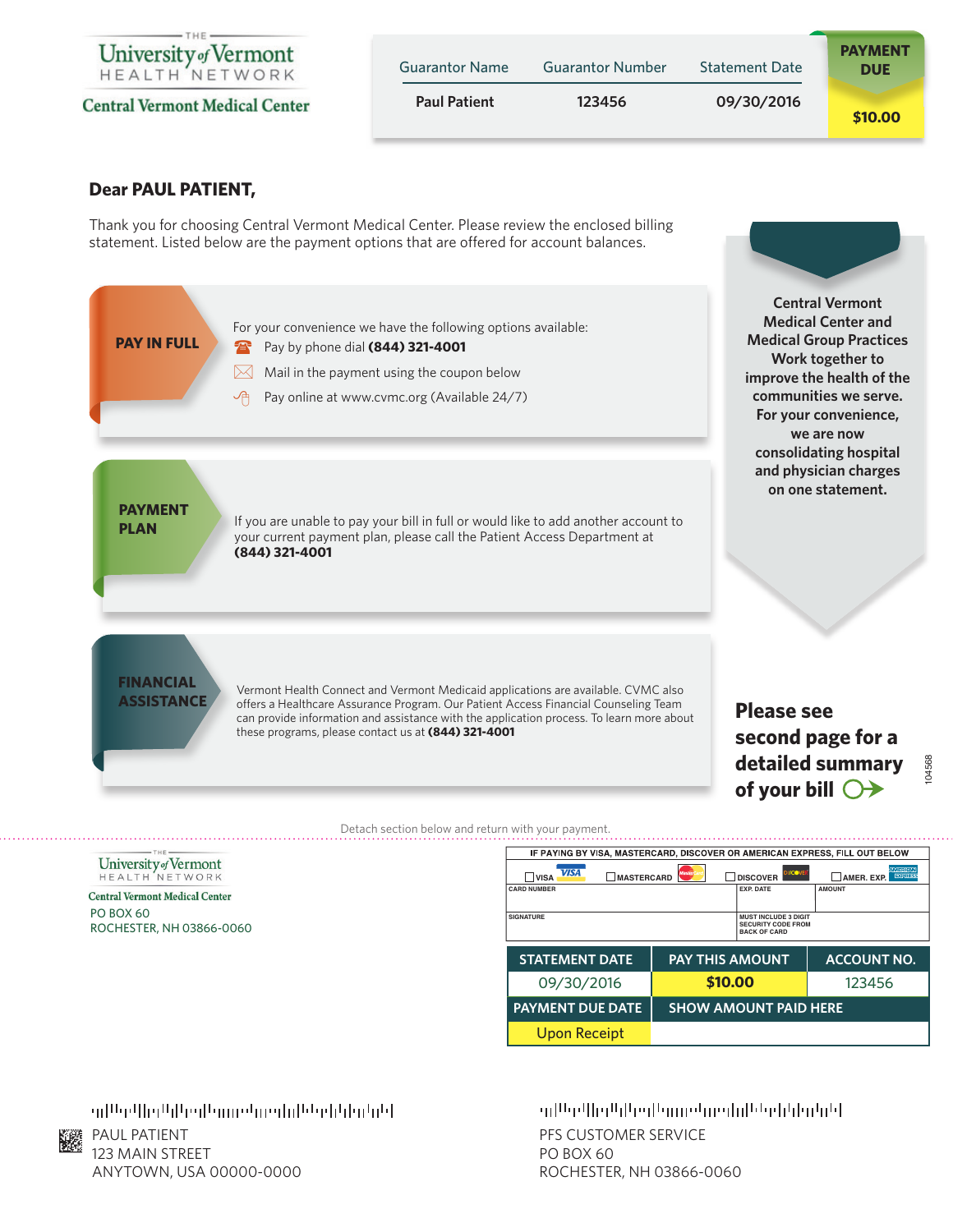| University of Vermont<br><b>Central Vermont Medical Center</b> | <b>Guarantor Name</b><br><b>Paul Patient</b> | <b>Guarantor Number</b><br>123456 | <b>Statement Date</b><br>09/30/2016 | <b>PAYMENT</b><br><b>DUE</b><br>\$10.00 |
|----------------------------------------------------------------|----------------------------------------------|-----------------------------------|-------------------------------------|-----------------------------------------|
| Balance Forward \$0.00                                         |                                              |                                   |                                     |                                         |
| New Charges \$167.48                                           |                                              | Patient:                          |                                     |                                         |
| Amount Paid By You \$0.00                                      |                                              | <b>Paul Patient</b>               |                                     |                                         |

| <b>Service</b><br><b>Date</b> | <b>Activity</b><br><b>Date</b> | <b>Charges</b> | <b>SUMMARY</b>              | Payments/<br><b>Adjustments</b> | <b>PATIENT</b><br><b>BALANCE</b> |
|-------------------------------|--------------------------------|----------------|-----------------------------|---------------------------------|----------------------------------|
| H000456789                    |                                |                |                             |                                 |                                  |
| 09/20/2016                    | 09/30/2016                     | \$194.00       | EST PT 40-64 YRS PHYS       |                                 | \$194.00                         |
|                               |                                |                | <b>SUBTOTAL</b>             |                                 | \$194.00                         |
| 09/20/2016                    | 09/30/2016                     |                | <b>INSURANCE PAYMENT</b>    | $-$ \$39.09                     | $-$ \$39.09                      |
|                               |                                |                | <b>SUBTOTAL</b>             |                                 | \$154.91                         |
| 09/20/2016                    | 09/30/2016                     |                | <b>INSURANCE ADJUSTMENT</b> | $-$144.91$                      | $-$144.91$                       |
|                               |                                |                | <b>SUBTOTAL</b>             | \$10,00                         |                                  |
|                               |                                |                |                             | <b>TOTAL PAYMENT DUE:</b>       | \$10.00                          |

Current Account Balance \$10.00

104098